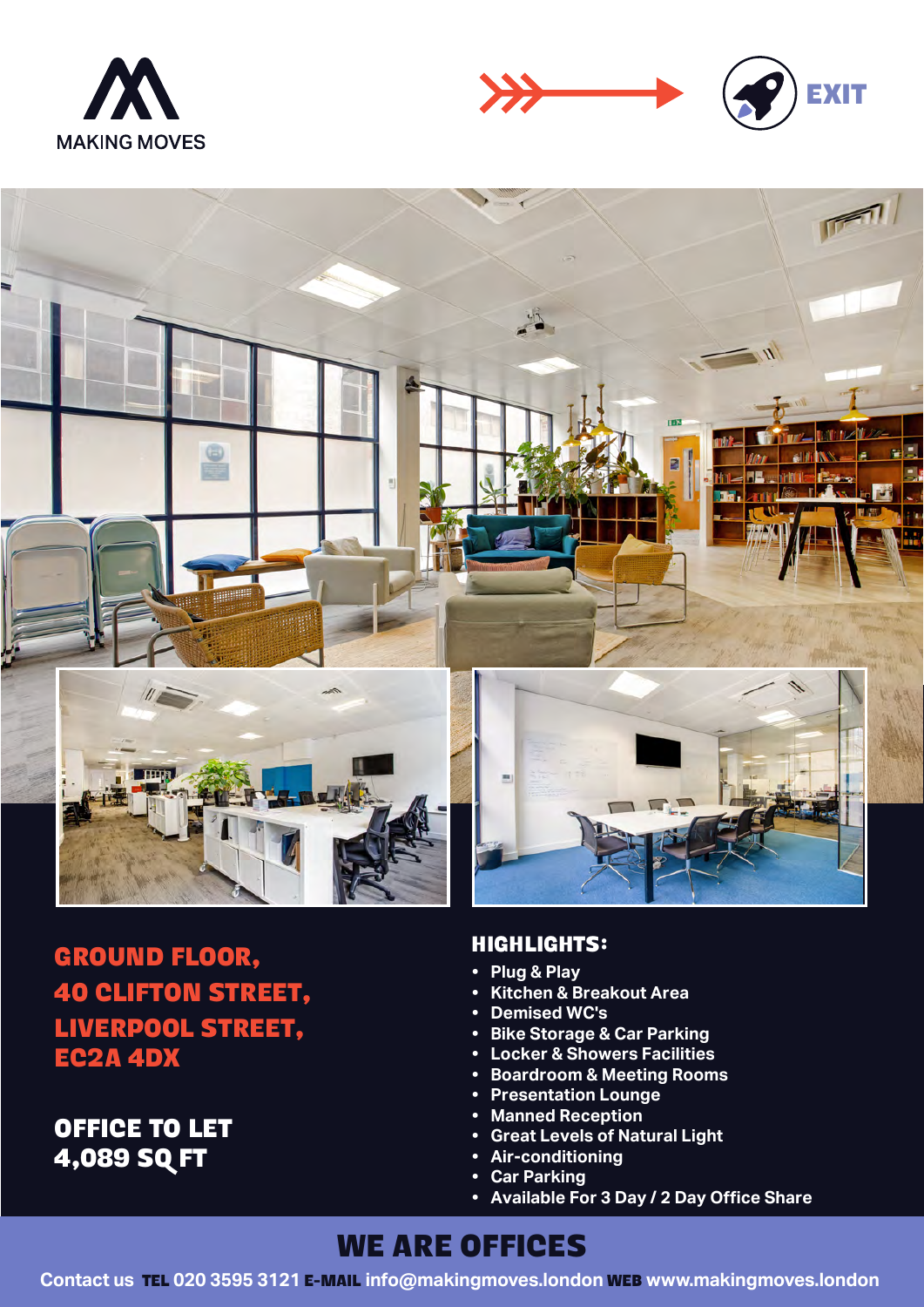

# **GROUND FLOOR, 40 CLIFTON EXIT STREET, LIVERPOOL STREET, EC2A 4DX**



#### **LOCATION:**



Ideally located next to Liverpool Street Station, the office is perfectly situated for underground and national trainlines. The famous Spitalfields market is a short walk from the building, perfect for a lunchtime visit.

Liverpool Street, Moorgate, Old Street and Shoreditch High Street Station are all within 10 minutes walk of the office.

#### **DESCRIPTION:**



The office provides a plug & play solution with a good mix of open plan desking, meeting rooms and a boardroom. A well-designed kitchen and breakout space sits next to the screened off presentation area which doubles up as lounge space for staff to relax.

There is a manned reception entrance and car parking, bike storage and shower facilities located in the basement.

#### **EPC:**



The office has an EPC rating 'C'

### **FLOOR AREAS & OUTGOINGS**

| <b>Floor</b> | Size (sqft) | <b>Quoting Rent</b> | Service Charge | Business Rates | <b>Total</b> (pa) | $\mid$ Total (pcm) $\mid$ |
|--------------|-------------|---------------------|----------------|----------------|-------------------|---------------------------|
| Ground       | 4,089       | £37.50              | £11.25         | £14.83         | £259,978          | £21,665                   |

#### **VIEWINGS**

#### **Strictly through appointment by sole agents:**

George Marment **Email**: gpm@makingmoves.london **Tel:** 07551 158799 or 020 3595 3121 Phil Snowden **Email**: ps@makingmoves.london **Tel:** 07765 722626 or 020 3595 3121

28/04/2020&nsbp; Misrepresentation Act 1967: Making Moves London Limited for themselves and for the vendor(s) or lessor(s) of this property whose agents they are, give notice that: 1. These particulars do not constitute, nor constitute any part of, an ofter or contract. 2. None of the statements contained in these particulars as to the property are to be relied on as statements or representations of fact. 3. Any intending purchaser or lessee m



### **TERMS:**



A new lease is available direct with the landlord

#### **VIRTUAL TOUR:**



[Click here to view virtual tour](https://my.matterport.com/show/?m=FXL5e8Wu2ue)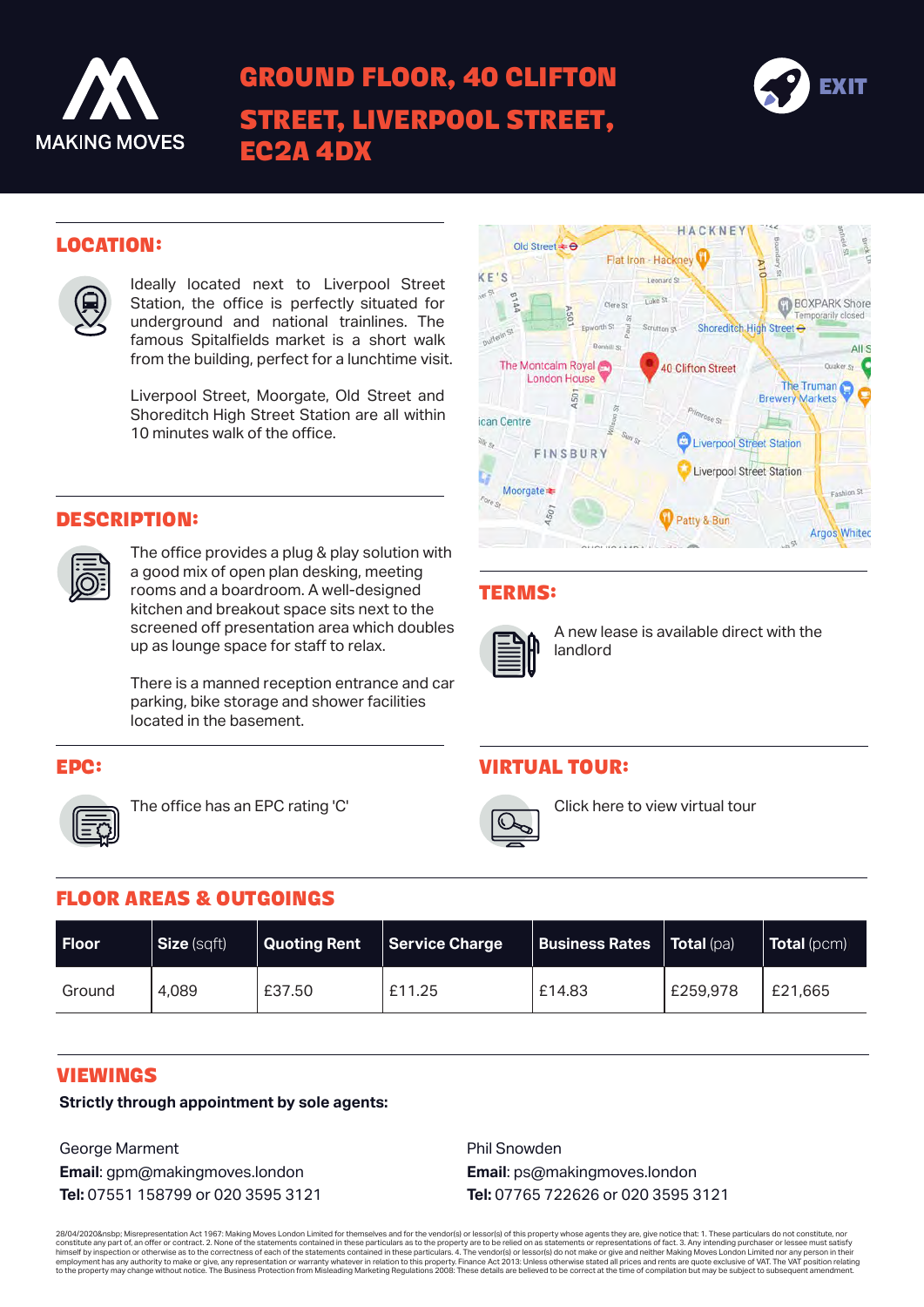

**EXIT GROUND FLOOR, 40 CLIFTON CONSERVANT STREET, LIVERPOOL STREET , EC2A 4DX**













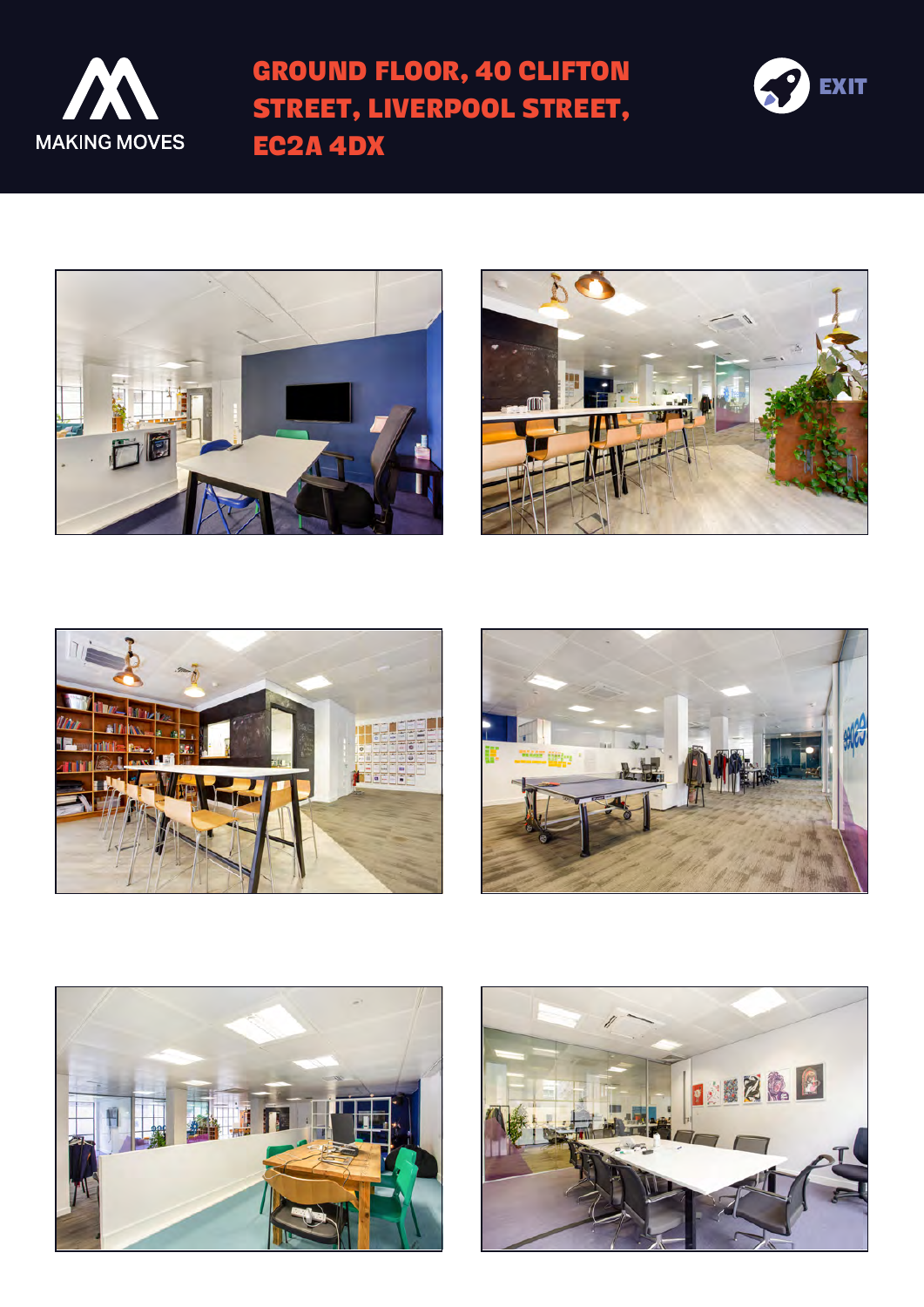